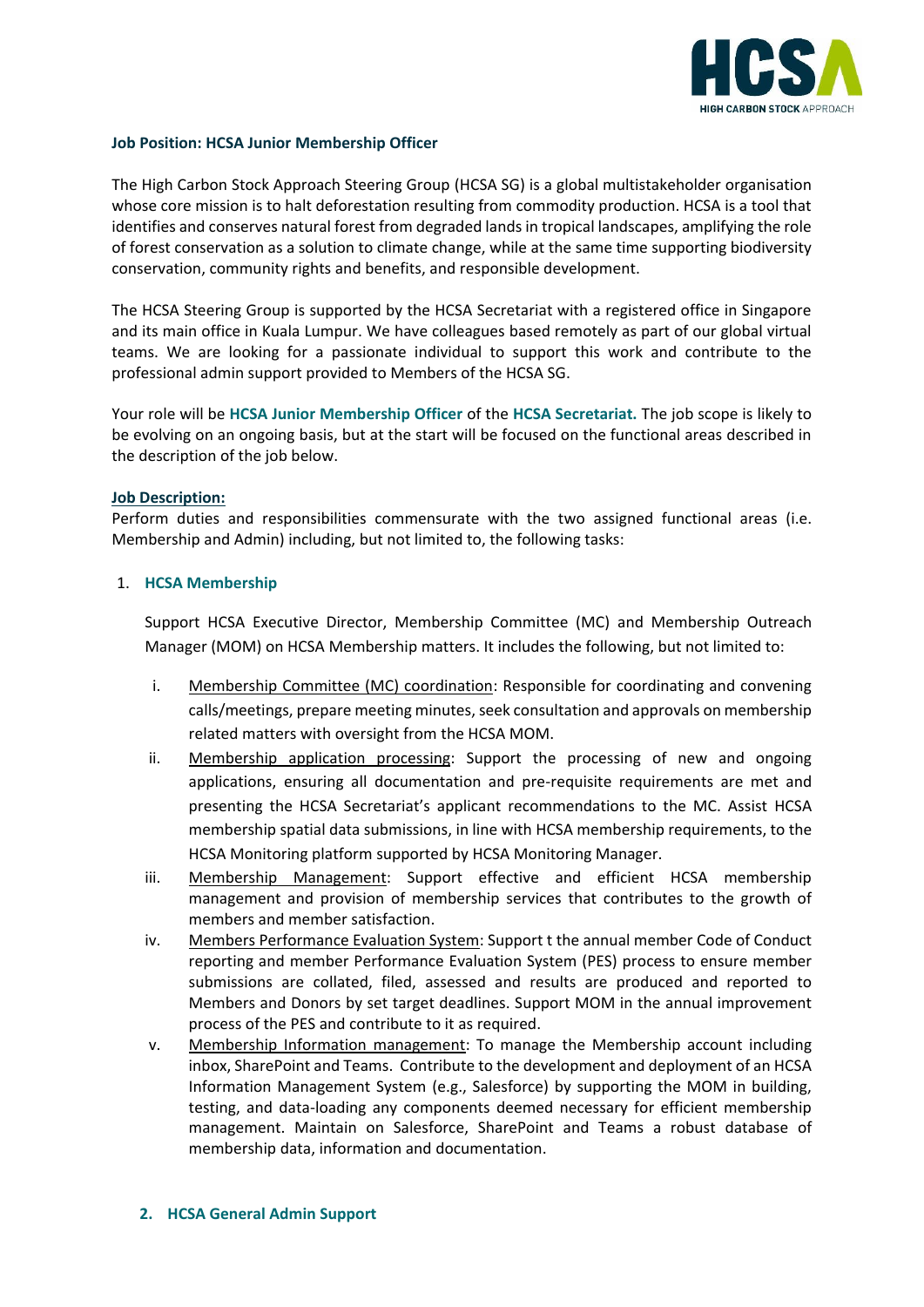With oversight of the MOM, support the HCSA Executive Director, HCSA Team Administrator, HCSA Working Group leads and other HCSA Officers on a cross section of HCSA administrative work related to General Administration to HCSA governance bodies and Working Groups. It includes the following, but not limited to:

- i. Administrative support for HCSA working groups, Executive Committee and Steering Group meetings and other ad-hoc tasks, as necessary.
- ii. Junior level support for HCSA meetings for external events.

## **Education and/or experience required:**

- A Bachelor's Degree in public relations, communications, or similar relevant field.
- Demonstrable experience working and servicing members and/or clients
- Experience working in multi-stakeholder setting is a plus.
- Excellent portfolio with proven track record of successful project management examples
- Excellent communication, interpersonal and presentation skills
- Outstanding organizational and time-management skills

## **Other Requirements:**

- Excellent organisational and administrative skills with a systematic approach combined with attention to detail and a high degree of accuracy.
- Strong organisational skills with a strong ability to multi-task and a can-do mentality
- Excellent time management skills and the ability to prioritise work
- Proficient in Bahasa Malaysia/Indonesia
- Excellent command in spoken and written English
- Proficiency in MS Office (MS Excel, MS PowerPoint, and MS Teams)
- Resourceful with IT skills (e.g. managing virtual calls, sound/video recordings, meeting notes, etc.) and a likeness for innovation with using technology to increasing efficiency.
- Flexible and adaptable to new tasks
- An interest in sustainability especially related to forest conservation, local communities' rights and livelihoods and responsible land use management is a plus.

## *We hope to get a colleague who is:*

- Flexible: You will be working closely with partners across the world, so it may be necessary to accommodate time zone differences.
- Adaptable: Job priorities and requirements may change and require you to learn new software skills or familiarise yourself with new topics outside your field of expertise.
- Brilliant: The quality of our work is essential, and we expect each team member to be meticulous and take responsibility for outputs.

## *What we offer:*

- A friendly, inclusive and collaborative working culture as part of a diverse and energetic team based in KL
- Flexible hours and partial home working on agreement
- A competitive salary and health insurance allowance
- Opportunity to grow and expand the role